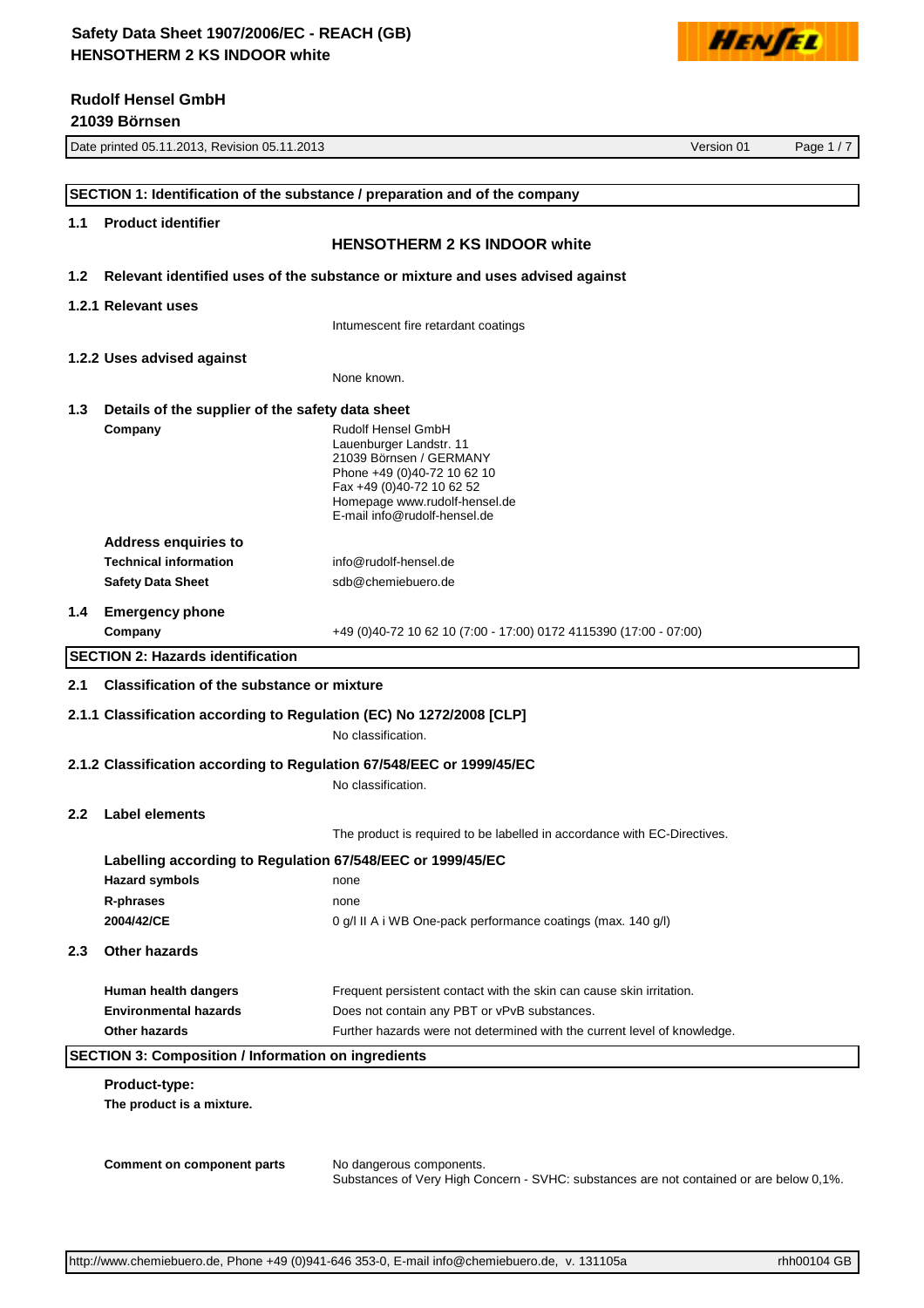

# **Rudolf Hensel GmbH**

**21039 Börnsen**

Date printed 05.11.2013, Revision 05.11.2013 Version 01 Page 2 / 7

|     | <b>SECTION 4: First aid measures</b>                        |                                                                                                                                                                                      |  |
|-----|-------------------------------------------------------------|--------------------------------------------------------------------------------------------------------------------------------------------------------------------------------------|--|
| 4.1 | <b>Description of first aid measures</b>                    |                                                                                                                                                                                      |  |
|     | <b>General information</b>                                  | Change soaked clothing.                                                                                                                                                              |  |
|     | <b>Inhalation</b>                                           | Ensure supply of fresh air.<br>In the event of symptoms seek for medical treatment.                                                                                                  |  |
|     | <b>Skin contact</b>                                         | When in contact with the skin, clean with soap and water.<br>Consult a doctor if skin irritation persists.                                                                           |  |
|     | Eye contact                                                 | Rinse cautiously with water for several minutes. Remove contact lenses, if present and easy<br>to do. Continue rinsing.<br>If eye irritation persists: Get medical advice/attention. |  |
|     | Ingestion                                                   | Supply with medical care.<br>Do not induce vomiting.<br>Rinse out mouth and give plenty of water to drink.                                                                           |  |
| 4.2 | Most important symptoms and effects, both acute and delayed |                                                                                                                                                                                      |  |
|     |                                                             | Irritant effects                                                                                                                                                                     |  |
|     |                                                             |                                                                                                                                                                                      |  |
| 4.3 |                                                             | Indication of any immediate medical attention and special treatment needed<br>Treat symptomatically.                                                                                 |  |
|     | <b>SECTION 5: Fire-fighting measures</b>                    |                                                                                                                                                                                      |  |
|     |                                                             |                                                                                                                                                                                      |  |
| 5.1 | <b>Extinguishing media</b><br>Suitable extinguishing media  | Product itself is non-combustible. Fire extinguishing method of surrounding areas must be                                                                                            |  |
|     |                                                             | considered.                                                                                                                                                                          |  |
|     | Extinguishing media that must not<br>be used                | Full water jet.                                                                                                                                                                      |  |
| 5.2 | Special hazards arising from the substance or mixture       |                                                                                                                                                                                      |  |
|     |                                                             | Unknown risk of formation of toxic pyrolysis products.<br>Carbon monoxide (CO)                                                                                                       |  |
|     |                                                             | Nitrogen oxides (NOx).<br>Phosphorus oxides (POx).                                                                                                                                   |  |
| 5.3 | <b>Advice for firefighters</b>                              |                                                                                                                                                                                      |  |
|     |                                                             | Use self-contained breathing apparatus.                                                                                                                                              |  |
|     |                                                             | Fire residues and contaminated firefighting water must be disposed of in accordance within<br>the local regulations.                                                                 |  |
|     | <b>SECTION 6: Accidental release measures</b>               |                                                                                                                                                                                      |  |
| 6.1 |                                                             | Personal precautions, protective equipment and emergency procedures                                                                                                                  |  |
|     |                                                             | High risk of slipping due to leakage/spillage of product.                                                                                                                            |  |
| 6.2 | <b>Environmental precautions</b>                            |                                                                                                                                                                                      |  |
|     |                                                             | Prevent spread over a wide area (e.g. by containment or oil barriers).                                                                                                               |  |
|     |                                                             | Do not discharge into the drains/surface waters/groundwater.                                                                                                                         |  |
| 6.3 | Methods and material for containment and cleaning up        |                                                                                                                                                                                      |  |
|     |                                                             | Pick up with absorbent material (e.g. sand, sawdust, universal absorbent, diatomaceous<br>earth).                                                                                    |  |
|     |                                                             | Dispose of absorbed material in accordance within the regulations.                                                                                                                   |  |
| 6.4 | <b>Reference to other sections</b>                          | See SECTION 8+13                                                                                                                                                                     |  |
|     |                                                             |                                                                                                                                                                                      |  |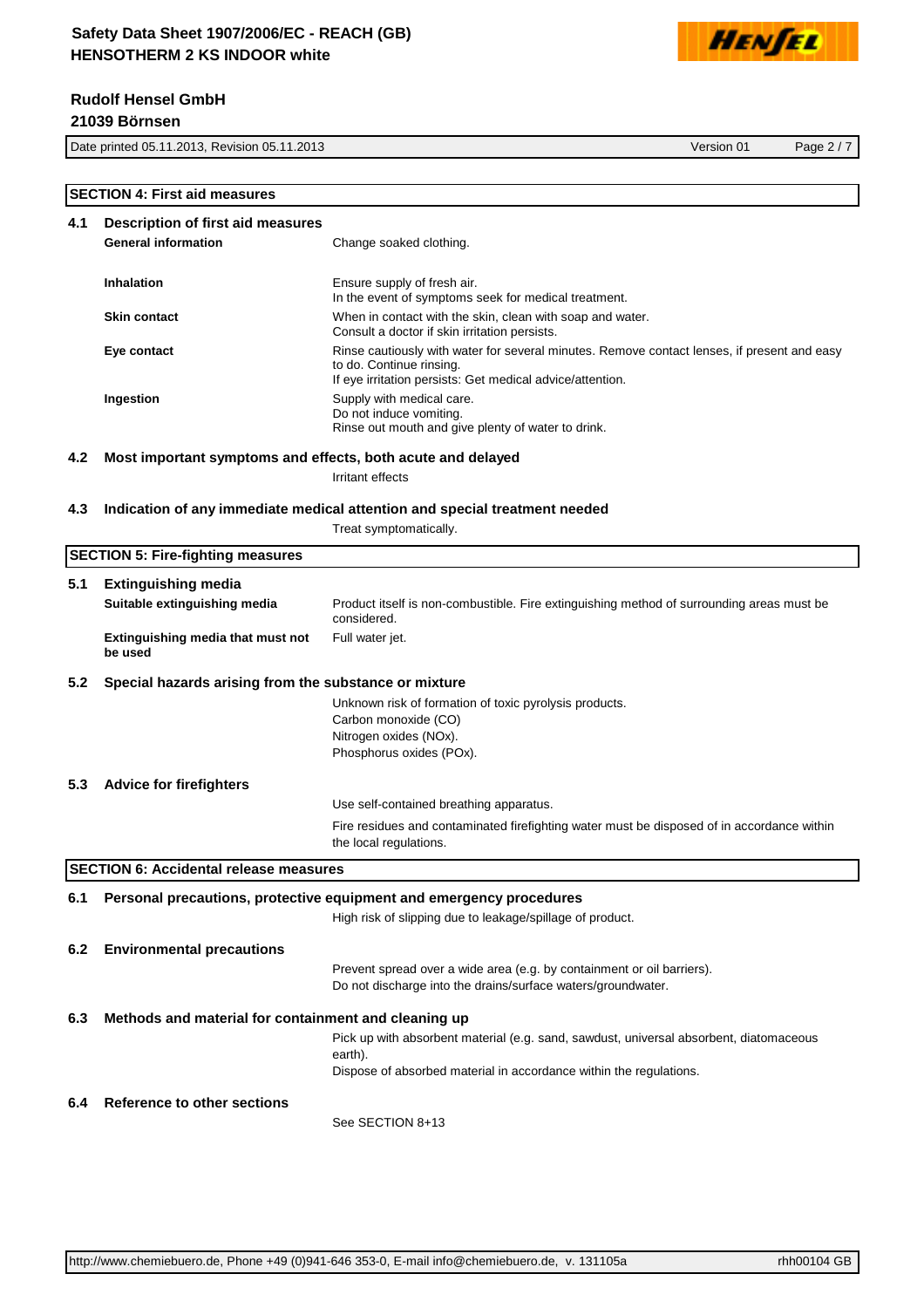# **Rudolf Hensel GmbH**

**21039 Börnsen**

Date printed 05.11.2013, Revision 05.11.2013 Version 01 Page 3 / 7



**SECTION 7: Handling and storage 7.1 Precautions for safe handling** No special measures necessary if used correctly. Wash hands before breaks and after work. Use barrier skin cream. Do not eat, drink, smoke or take drugs at work. **7.2 Conditions for safe storage, including any incompatibilities** Keep only in original container. Do not store together with food and animal food/diet. Keep container tightly closed. Keep away from frost. **7.3 Specific end use(s)**

See product use, SECTION 1.2

# **SECTION 8: Exposure controls / personal protection**

## **8.1 Control parameters**

**Ingredients with occupational exposure limits to be monitored (GB)**

|  | Range [%] Substance                                                                                 |  |
|--|-----------------------------------------------------------------------------------------------------|--|
|  | 5 - < 20 Titanium dioxide                                                                           |  |
|  | CAS: 13463-67-7, EINECS/ELINCS: 236-675-5                                                           |  |
|  | Long-term exposure: 4 mg/m <sup>3</sup> , respirable; total inhalable: TWA=10 mg/m <sup>3</sup>     |  |
|  | 1 - < 10   Pentaerythritol                                                                          |  |
|  | CAS: 115-77-5, EINECS/ELINCS: 204-104-9, ECB-Nr.: 01-2119473985-20-XXXX                             |  |
|  | Long-term exposure: 10 mg/m <sup>3</sup> , inhalable dust, respirable dust: TWA=4 mg/m <sup>3</sup> |  |
|  | Short-term exposure (15-minute): 20 mg/m <sup>3</sup>                                               |  |
|  |                                                                                                     |  |

## **8.2 Exposure controls**

| Additional advice on system design                             | Ensure adequate ventilation on workstation.                                                                                                                                                                                                                                                                     |
|----------------------------------------------------------------|-----------------------------------------------------------------------------------------------------------------------------------------------------------------------------------------------------------------------------------------------------------------------------------------------------------------|
| Eye protection                                                 | Safety glasses.                                                                                                                                                                                                                                                                                                 |
| <b>Hand protection</b>                                         | Butyl rubber, >480 min (EN 374).<br>The details concerned are recommendations. Please contact the glove supplier for further<br>information.                                                                                                                                                                    |
| <b>Skin protection</b>                                         | light protective clothing                                                                                                                                                                                                                                                                                       |
| Other                                                          | Avoid contact with eyes and skin.<br>Do not inhale aerosols.<br>Personal protective equipment should be selected specifically for the working place,<br>depending on concentration and quantity handled. The resistance of these equipments to<br>chemicals should be ascertained with the respective supplier. |
| <b>Respiratory protection</b>                                  | Breathing apparatus in the event of aerosol or mist formation.<br>Short term: filter apparatus, filter P2.                                                                                                                                                                                                      |
| <b>Thermal hazards</b>                                         | not applicable                                                                                                                                                                                                                                                                                                  |
| Delimitation and monitoring of the<br>environmental exposition | Protect the environment by applying appropriate control measures to prevent or limit<br>emissions.                                                                                                                                                                                                              |

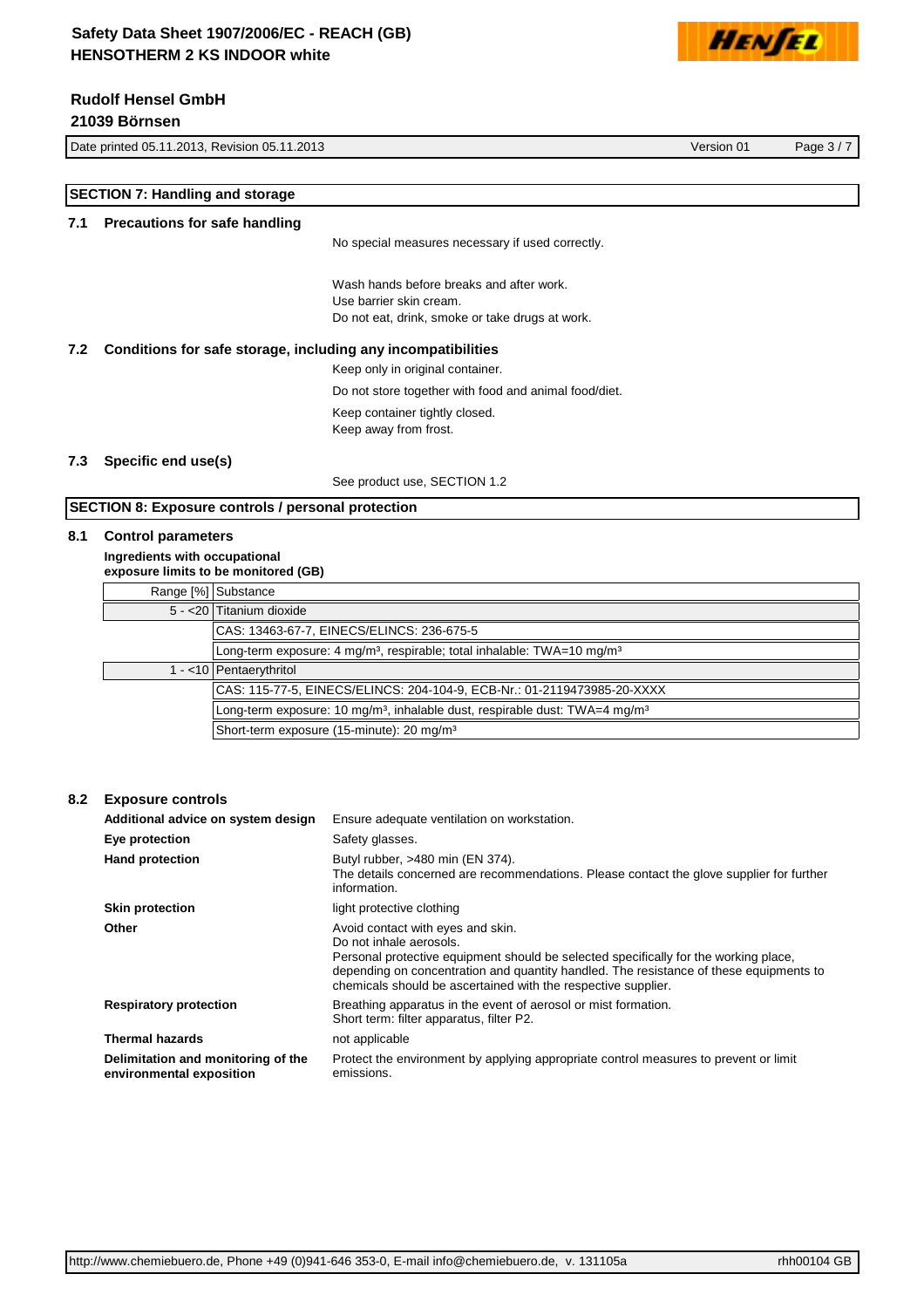# **Rudolf Hensel GmbH 21039 Börnsen**

Date printed 05.11.2013, Revision 05.11.2013 Version 01 Page 4 / 7

**SECTION 9: Physical and chemical properties**

HENSEL

# **9.1 Information on basic physical and chemical properties Form** pasty **Color** white

| וטוט                                         | willte                      |
|----------------------------------------------|-----------------------------|
| Odor                                         | characteristic              |
| <b>Odour threshold</b>                       | not determined              |
| pH-value                                     | $7.7 - 8.7$                 |
| pH-value [1%]                                | not determined              |
| <b>Boiling point [°C]</b>                    | not determined              |
| Flash point [°C]                             | not applicable              |
| <b>Flammability [°C]</b>                     | not applicable              |
| Lower explosion limit                        | not applicable              |
| <b>Upper explosion limit</b>                 | not applicable              |
| <b>Oxidizing properties</b>                  | no                          |
| Vapour pressure/gas pressure [kPa]           | not determined              |
| Density [g/ml]                               | 1,3 - 1,4 (20 °C / 68,0 °F) |
| Bulk density [kg/m <sup>3</sup> ]            | not applicable              |
| Solubility in water                          | miscible                    |
| Partition coefficient [n-octanol/water]      | not determined              |
| Viscosity                                    | 10000-14000 mPa.s (20°C)    |
| Relative vapour density determined<br>in air | not applicable              |
| <b>Evaporation speed</b>                     | not applicable              |
| Melting point [°C]                           | not determined              |
| Autoignition temperature [°C]                | not applicable              |
| Decomposition temperature [°C]               | not determined              |
|                                              |                             |

## **9.2 Other information**

none

## **SECTION 10: Stability and reactivity**

#### **10.1 Reactivity**

No dangerous reactions known if used as directed.

#### **10.2 Chemical stability**

The product is stable under standard conditions.

## **10.3 Possibility of hazardous reactions**

No hazardous reactions known.

## **10.4 Conditions to avoid**

See SECTION 7.2.

### **10.5 Incompatible materials**

not determined

## **10.6 Hazardous decomposition products**

No hazardous decomposition products known.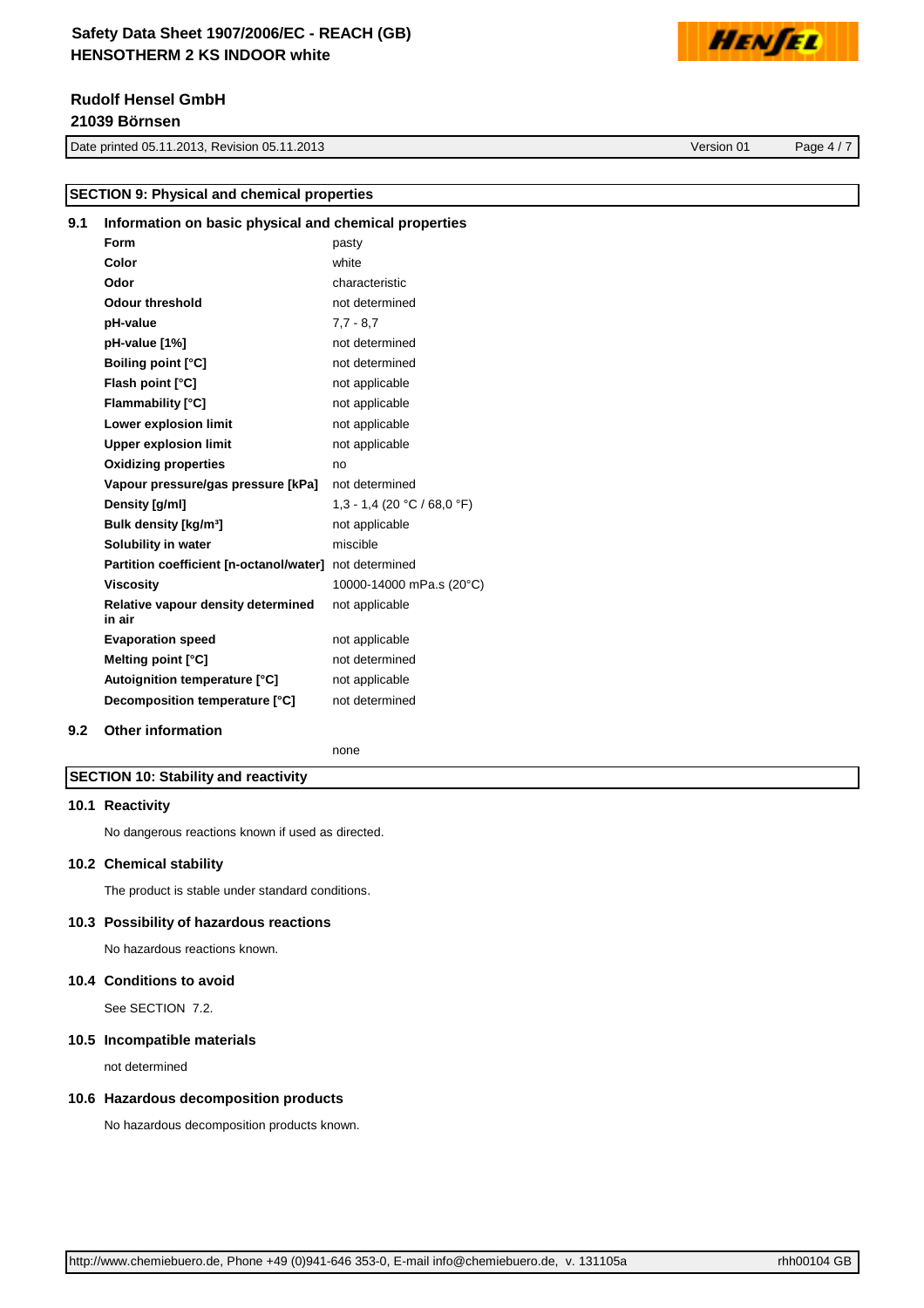# **Rudolf Hensel GmbH 21039 Börnsen**

**Acute toxicity**

Date printed 05.11.2013, Revision 05.11.2013 Version 01 Page 5 / 7

HENSEL

## **SECTION 11: Toxicological information**

## **11.1 Information on toxicological effects**

| Serious eye damage/irritation | not determined |
|-------------------------------|----------------|
| Skin corrosion/irritation     | not determined |

| <b>Skin corrosion/irritation</b>                      | not determined                                                                                                                                                                                                                                                                                                                                     |
|-------------------------------------------------------|----------------------------------------------------------------------------------------------------------------------------------------------------------------------------------------------------------------------------------------------------------------------------------------------------------------------------------------------------|
| Respiratory or skin sensitisation                     | not determined                                                                                                                                                                                                                                                                                                                                     |
| Specific target organ toxicity -<br>single exposure   | not determined                                                                                                                                                                                                                                                                                                                                     |
| Specific target organ toxicity -<br>repeated exposure | not determined                                                                                                                                                                                                                                                                                                                                     |
| <b>Mutagenicity</b>                                   | There is no evidence of any mutagenic effects.                                                                                                                                                                                                                                                                                                     |
| <b>Reproduction toxicity</b>                          | There is no evidence of any reproductive toxicity effects.                                                                                                                                                                                                                                                                                         |
| Carcinogenicity                                       | There is no evidence of any carcinogenic effects.                                                                                                                                                                                                                                                                                                  |
| <b>General remarks</b>                                |                                                                                                                                                                                                                                                                                                                                                    |
|                                                       | Toxicological data of complete product are not available.<br>No classification on the basis of the calculation procedure of the preparation directive.<br>The toxicity data listed pertaining to the ingredients are intended for those working in the<br>medicinal professions, experts for occupational health and safety and toxicologists. The |

toxicity data pertaining to the ingredients were supplied by the manufacturers of raw materials.

# **SECTION 12: Ecological information**

## **12.1 Toxicity**

### **12.2 Persistence and degradability**

| <b>Behaviour in environment</b><br>compartments | not determined |
|-------------------------------------------------|----------------|
| Behaviour in sewage plant                       | not determined |
| <b>Biological degradability</b>                 | not determined |

### **12.3 Bioaccumulative potential**

not determined

#### **12.4 Mobility in soil**

not determined

### **12.5 Results of PBT and vPvB assessment**

Based on all available information not to be classified as PBT or vPvB respectively.

#### **12.6 Other adverse effects**

No classification on the basis of the calculation procedure of the preparation directive. Ecological data of complete product are not available. The toxicity data pertaining to the ingredients were supplied by the manufacturers of raw materials.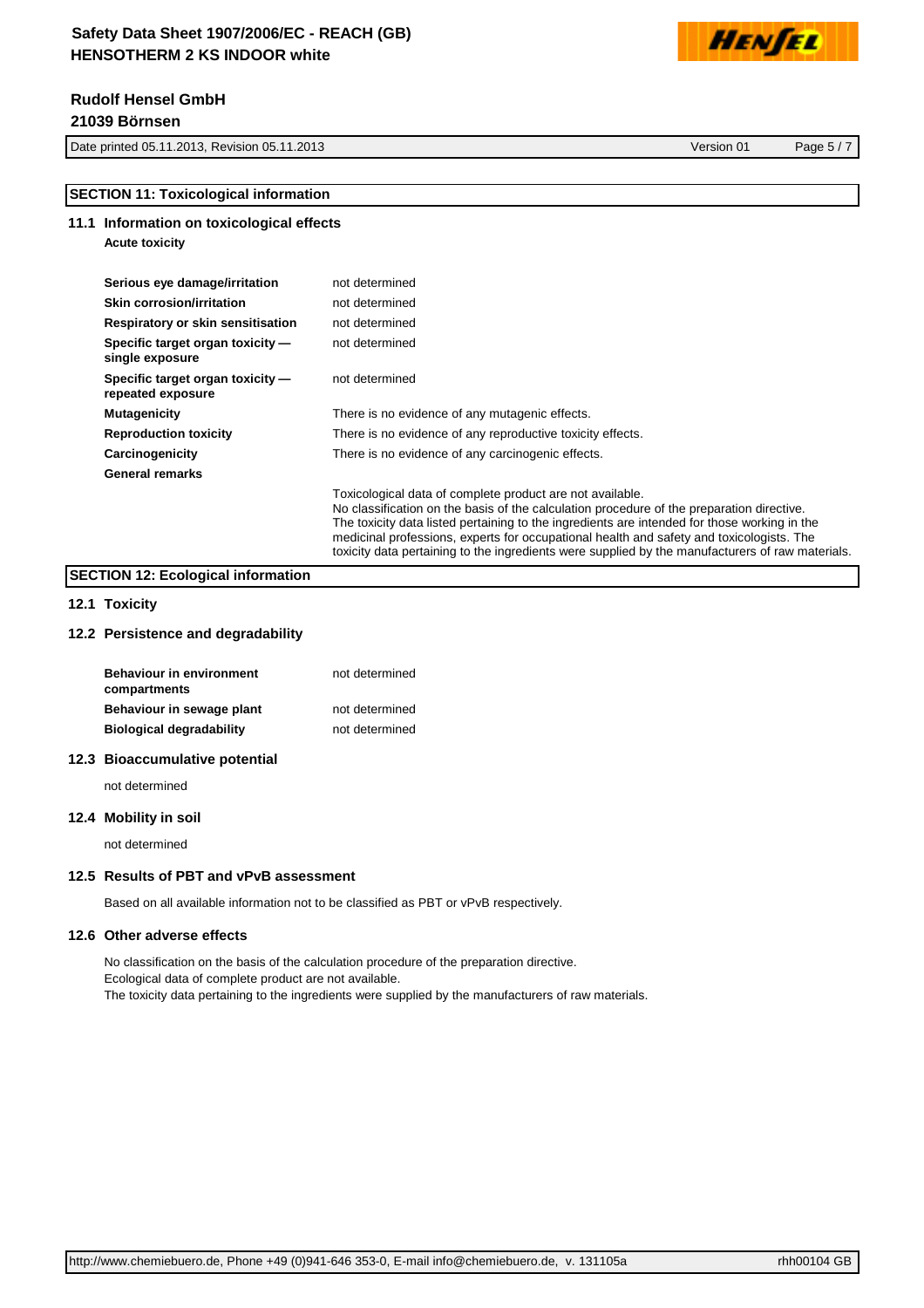# **Rudolf Hensel GmbH**

**21039 Börnsen**

Date printed 05.11.2013, Revision 05.11.2013 Version 01 Page 6 / 7

HENTEL

# **SECTION 13: Disposal considerations**

#### **13.1 Waste treatment methods**

Waste material must be disposed of in accordance with the Directive on waste 2008/98/EC as well as other national and local regulations. It is not possible to determine a waste code for this product in accordance with the European Waste Catalogue (EWC) since it is only possible to classify it according to how it is used by the customer. The waste code is to be determined within the EU in liaison with the waste-disposal operator.

#### **Product**

|                               | Coordinate disposal with the authorities if necessary.                                                                         |
|-------------------------------|--------------------------------------------------------------------------------------------------------------------------------|
| Waste no. (recommended)       | 080120                                                                                                                         |
| <b>Contaminated packaging</b> |                                                                                                                                |
|                               | Packaging that cannot be cleaned should be disposed of as for product.<br>Uncontaminated packaging may be taken for recycling. |
| Waste no. (recommended)       | 150102<br>150104                                                                                                               |

## **SECTION 14: Transport information**

#### **14.1 UN number**

See SECTION 14.2 in accordance with UN shipping name

#### **14.2 UN proper shipping name**

| Transport by land according to<br><b>ADR/RID</b> | NO DANGEROUS GOODS                                                      |
|--------------------------------------------------|-------------------------------------------------------------------------|
| Inland navigation (ADN)                          | NO DANGEROUS GOODS                                                      |
| IMDG                                             | Marine transport in accordance with NOT CLASSIFIED AS "DANGEROUS GOODS" |

**Air transport in accordance with IATA** NOT CLASSIFIED AS "DANGEROUS GOODS"

#### **14.3 Transport hazard class(es)**

See SECTION 14.2 in accordance with UN shipping name

## **14.4 Packing group**

See SECTION 14.2 in accordance with UN shipping name

#### **14.5 Environmental hazards**

See SECTION 14.2 in accordance with UN shipping name

#### **14.6 Special precautions for user**

Relevant information under SECTION 6 to 8.

#### **14.7 Transport in bulk according to Annex II of MARPOL73/78 and the IBC Code**

not applicable